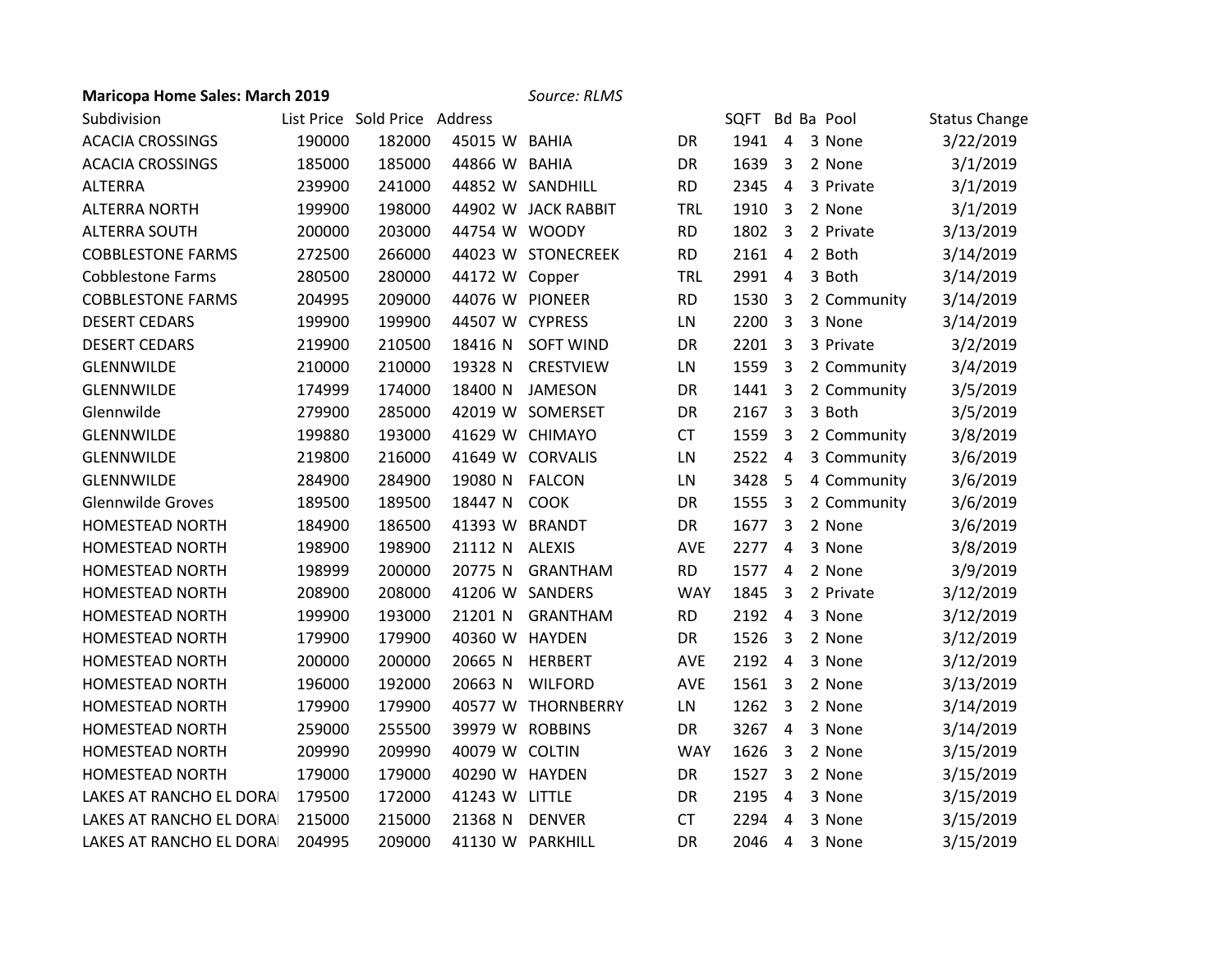| LAKES AT RANCHO EL DORA   | 226000 | 226000 | 21339 N        | <b>CECIL</b>            | <b>CT</b>  | 2404 | 5                       | 3 None      | 3/15/2019 |
|---------------------------|--------|--------|----------------|-------------------------|------------|------|-------------------------|-------------|-----------|
| LAKES AT RANCHO EL DORA   | 349900 | 342000 |                | 40946 W DESERT FAIRWAYS | DR         | 3656 | 5                       | 4 None      | 3/15/2019 |
| LAKES AT RANCHO EL DORA   | 310000 | 305000 | 40840 W WADE   |                         | DR         | 2828 | 4                       | 3 Private   | 3/15/2019 |
| Lakes at Rancho El Dorado | 229000 | 229000 | 21688 N        | <b>BRADFORD</b>         | DR         | 2423 | $\overline{3}$          | 3 None      | 3/16/2019 |
| <b>MARICOPA MEADOWS</b>   | 172000 | 175000 |                | 46081 W SHERIDAN        | <b>RD</b>  | 1197 | 3                       | 2 None      | 3/18/2019 |
| <b>MARICOPA MEADOWS</b>   | 194900 | 195000 |                | 45613 W DUTCHMAN        | DR         | 2059 | 4                       | 2 None      | 3/19/2019 |
| <b>MARICOPA MEADOWS</b>   | 199750 | 193000 | 45489 W TUCKER |                         | <b>RD</b>  | 2509 | 3                       | 3 None      | 3/19/2019 |
| <b>MARICOPA MEADOWS</b>   | 239900 | 237900 | 46008 W SONNY  |                         | <b>RD</b>  | 3741 | 5                       | 3 None      | 3/20/2019 |
| <b>MARICOPA MEADOWS</b>   | 179900 | 178000 |                | 46165 W STARLIGHT       | DR         | 1671 | $\overline{3}$          | 2 None      | 3/20/2019 |
| <b>MARICOPA MEADOWS</b>   | 210000 | 210000 |                | 46007 W RAINBOW         | DR         | 2065 | 3                       | 2 None      | 3/21/2019 |
| <b>PALO BREA</b>          | 298900 | 296000 | 16964 N        | <b>PALO VERDE</b>       | <b>ST</b>  | 3002 | 4                       | 4 Private   | 3/21/2019 |
| <b>PROVINCE</b>           | 199000 | 200000 | 42600 W        | <b>MILKY</b>            | <b>WAY</b> | 1746 | $\overline{2}$          | 2 Community | 3/21/2019 |
| <b>PROVINCE</b>           | 269750 | 265000 | 42775 W DARTER |                         | DR         | 1900 | $\overline{2}$          | 3 Community | 3/22/2019 |
| <b>PROVINCE</b>           | 292500 | 290000 | 19859 N        | SWAN                    | <b>CT</b>  | 1860 | $\overline{2}$          | 2 Community | 3/22/2019 |
| RANCHO EL DORADO          | 180000 | 124000 |                | 42430 W OAKLAND         | DR         | 1666 | 3                       | 2 None      | 3/22/2019 |
| Rancho El Dorado          | 360000 | 350000 | 22076 N        | Balboa                  | DR         | 3874 | 5                       | 3 Private   | 3/22/2019 |
| RANCHO EL DORADO          | 224900 | 226500 | 22475 N        | Dietz                   | DR         | 2855 | 4                       | 3 None      | 3/23/2019 |
| RANCHO EL DORADO          | 174900 | 173000 |                | 42658 W SUNLAND         | DR         | 1436 | $\overline{3}$          | 2 None      | 3/23/2019 |
| RANCHO EL DORADO          | 233000 | 233000 | 21985 N        | <b>DIETZ</b>            | DR         | 2855 | -4                      | 3 None      | 3/23/2019 |
| RANCHO EL DORADO          | 188800 | 185000 | 43798 W COLBY  |                         | DR         | 1634 | 3                       | 2 None      | 3/23/2019 |
| Rancho El Dorado          | 235900 | 230000 | 22380 N        | VARGAS                  | DR         | 2311 | $\overline{4}$          | 2 None      | 3/23/2019 |
| RANCHO EL DORADO          | 209900 | 210500 | 21867 N        | <b>KIRKLAND</b>         | DR         | 1977 | 3                       | 2 None      | 3/23/2019 |
| RANCHO EL DORADO          | 249900 | 245000 |                | 43423 W VENTURE         | <b>RD</b>  | 2218 | 3                       | 2 None      | 3/23/2019 |
| RANCHO EL DORADO          | 212500 | 212500 | 21288 N        | Reinbold                | DR         | 2308 | $\overline{4}$          | 3 None      | 3/26/2019 |
| RANCHO EL DORADO          | 189500 | 191500 | 43902 W        | <b>BAKER</b>            | DR         | 1677 | 3                       | 2 None      | 3/23/2019 |
| RANCHO EL DORADO          | 169900 | 174000 | 43721 W CAHILL |                         | DR         | 1441 | 3                       | 2 None      | 3/23/2019 |
| RANCHO EL DORADO          | 425000 | 400000 | 42347 W BRAVO  |                         | DR         | 3875 | 5                       | 3 Private   | 3/23/2019 |
| RANCHO EL DORADO          | 159900 | 160000 | 43535 W COLBY  |                         | DR         | 981  | $\overline{2}$          | 2 None      | 3/26/2019 |
| RANCHO EL DORADO          | 259860 | 250000 | 21347 N        | <b>KLOCK</b>            | <b>CT</b>  | 2038 | $\overline{3}$          | 2 Private   | 3/26/2019 |
| RANCHO EL DORADO          | 195000 | 188000 |                | 42358 W OAKLAND         | DR         | 1449 | 3                       | 2 Community | 3/26/2019 |
| RANCHO EL DORADO          | 150000 | 145000 | 21272 N        | <b>DUNCAN</b>           | DR         | 961  | $\overline{2}$          | 1 None      | 3/27/2019 |
| RANCHO EL DORADO          | 180000 | 180000 | 42528 W        | <b>DESERT FAIRWAYS</b>  | DR         | 1684 | 3                       | 2 None      | 3/27/2019 |
| RANCHO EL DORADO          | 220990 | 220990 | 21283 N        | VAN LOO                 | DR         | 1966 | 3                       | 2 None      | 3/27/2019 |
| RANCHO EL DORADO          | 269800 | 267500 | 21532 N        | <b>Backus</b>           | DR         | 2311 | $\overline{\mathbf{3}}$ | 2 Private   | 3/27/2019 |